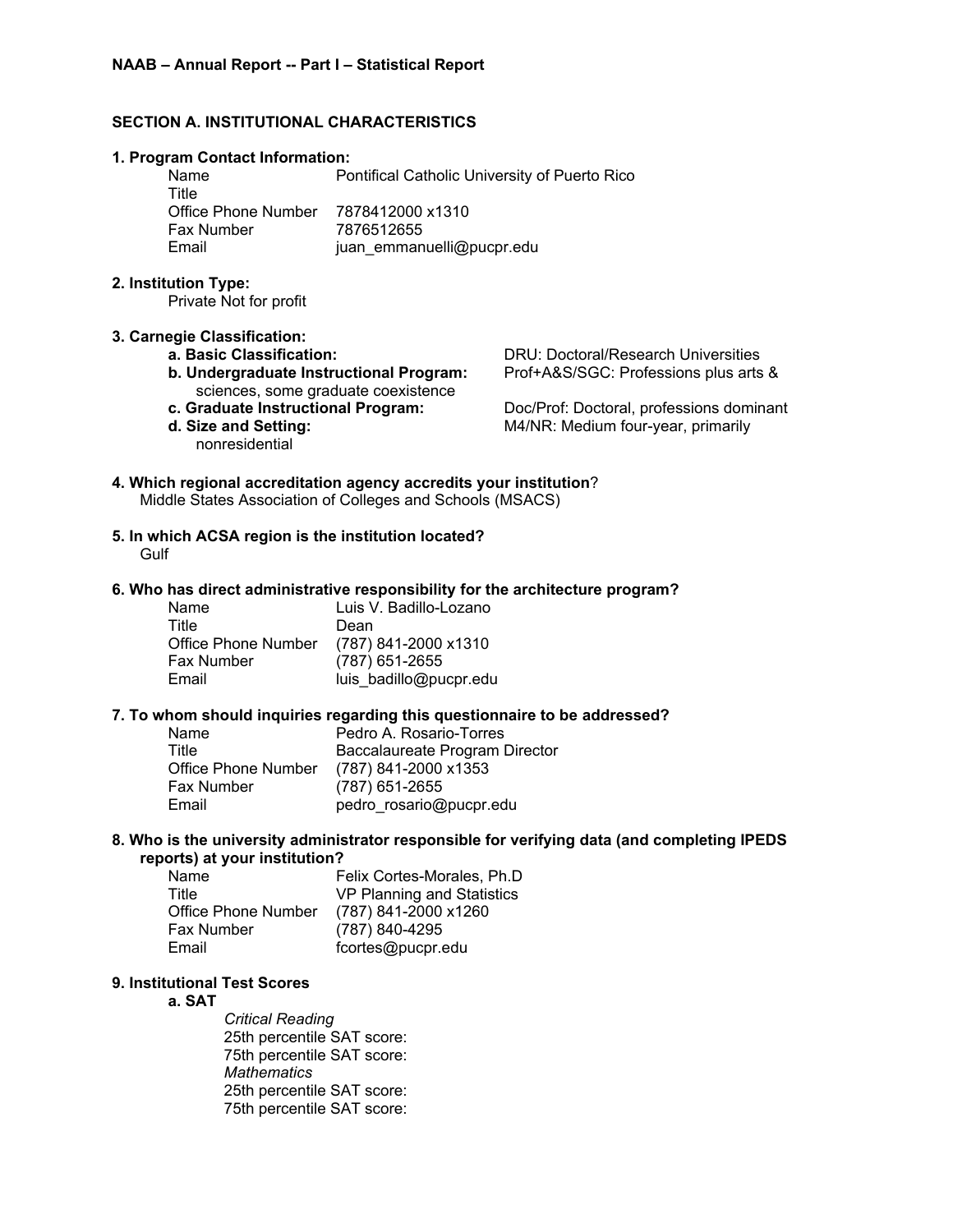*Writing* 25th percentile SAT score: 75th percentile SAT score:

## **b. ACT**

25th percentile ACT score: 75th percentile ACT score:

# **c. Graduate Record Examination (GRE)**

Verbal: (200-800) Quantitative: (200-800) Analytical:  $(0.0 - 6.0)$ 

# **SECTION B – NAAB-ACCREDITED ARCHITECTURE PROGRAMS**

# **1. DEGREE PROGRAMS**

**a. Which NAAB accredited / candidate degree programs were offered during the last fiscal year?** (B. Arch, M. Arch, D. Arch)

**Accredited** N/A **Candidate**

B. Architecture Cand

**b. Did your institution offer any pre-professional architecture degree programs during the last fiscal year?** No

| Available?<br>Full Degree Title<br>Degree Type |
|------------------------------------------------|
|------------------------------------------------|

**c. Did your institution offer any post-professional architecture degree programs during the last fiscal year?**

No

**Full Degree Title**

- *2.* **Does your institution have plans to initiate any new NAAB-accredited degree programs?** No
- **3. Does your institution have plans to discontinue any of its NAAB-accredited degree programs?** No
- **4. What academic year calendar type does your institution have?** 2 Semesters or Trimester

# **5. Articulation Agreements**

Does the architecture program have articulation agreements with local community colleges? No

If yes, how many articulation agreements does the program have?

Does the articulation agreement include the B. Arch. degree program? No

Is the articulation agreement for a four-year preprofessional degree? No

### **6. Credit Hours for Completion for each program:**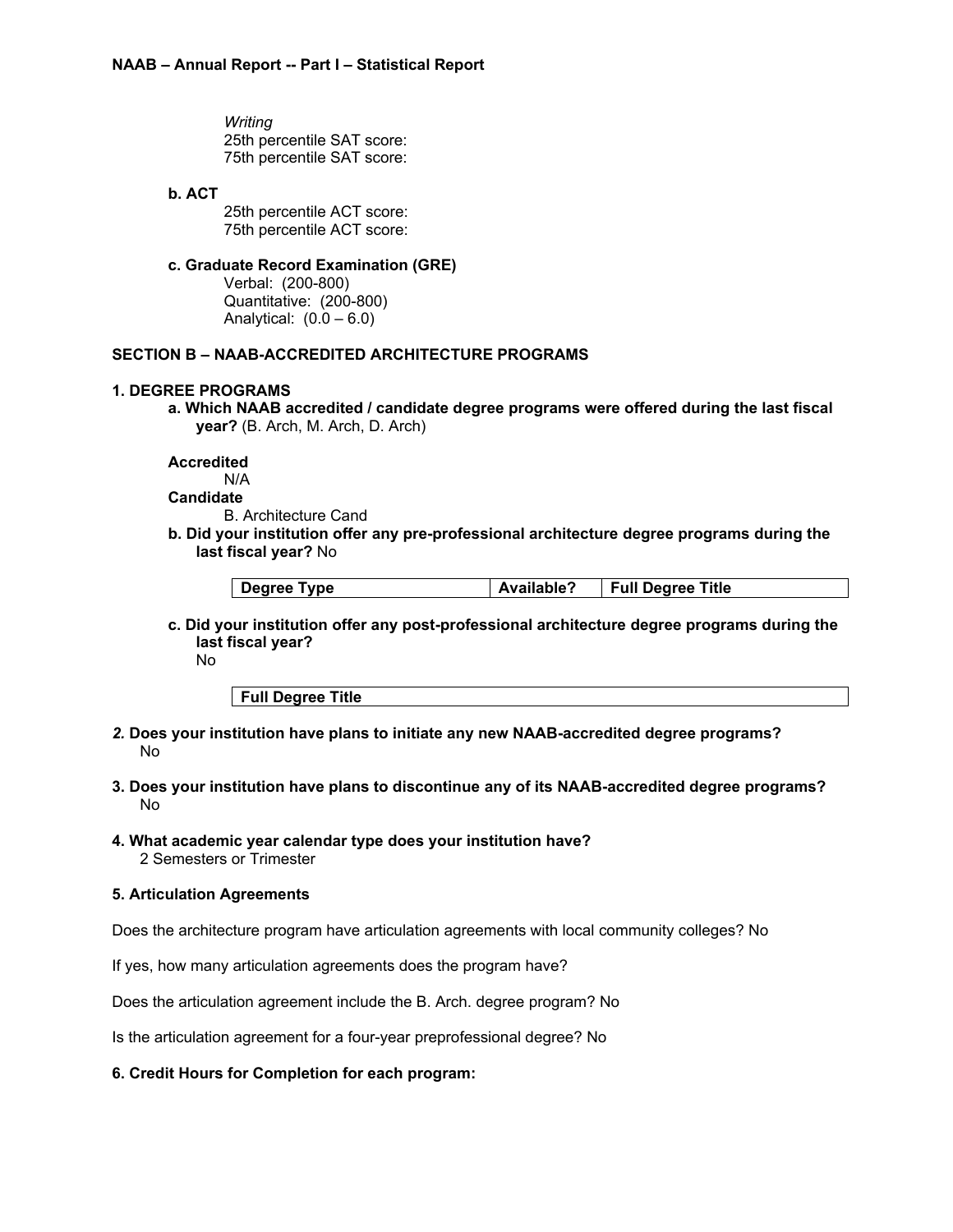- a. Indicate the total number of credit hours taken at your institution to earn each NAAB accredited/candidate degree program offered by your institution: B. Architecture: 192
- b. By degree, what is the distribution of credit hours in the following: General Education, Professional, and Electives?
	- B. Architecture: General Education: 54 Professional: 129 Electives: 9
- **7. Average credit hours per student per term by degree program?** B. Architecture: 15
- **8. Is your degree program(s) offered in whole, or in part, at more than one campus or location** No

If YES, please provide location and credit hours offered.

| City and State<br>Country | <b>Credit Hours</b> |
|---------------------------|---------------------|
|---------------------------|---------------------|

# **SECTION C –TUITION, FEES AND FINANCIAL SUPPORT FOR STUDENTS IN NAAB-ACCREDITED PROGRAMS**

- **1.** Tuition is defined as "the amount of tuition and required fees covering a full academic year most frequently charged to students for instructional services."
	- a. What were the tuition and fees for the institution for the last fiscal year?
		- B. Architecture: Full-Time Student \$300.00 (Tuition), \$500.00 (Fees); Part-Time Student \$300.00 (Tuition), \$500.00 (Fees);
	- b. Does the institution offer discounted or differential tuition for a NAAB-accredited degree program? Yes
	- c. Is a summer session required for any portion of your accredited degree program(s)? Yes If yes, what is the additional tuition and fees for the summer program? The rates are as follows: Full-Time Student \$300.00 (Tuition), \$250.00 (Fees); Part-Time Student \$300.00 (Tuition), \$250.00 (Fees);
	- d. Does the institution offer discounted or differential tuition for summer courses for a NAAB accredited degree program? Yes

**2. Financial Aid:** What was the percent of students financial aid at both the institutional and architecture program levels (grants, loans, assistantships, scholarships, fellowships, tuition waivers, tuition discounts, veteran's benefits, employer aid [tuition reimbursement] and other monies [other than from relatives/friends] provided to students to meet expenses? *This includes Title IV subsidized and unsubsidized loans provided directly to student) provided by the institution to students enrolled in each program(s) leading to a NAAB accredited degree during the last fiscal year.*

| <b>Grant Type</b>      | % Students Receiving Aid | <b>Average Amount by</b><br><b>Types of Aid</b> |
|------------------------|--------------------------|-------------------------------------------------|
| a. Institution Federal | 79%                      | 4824                                            |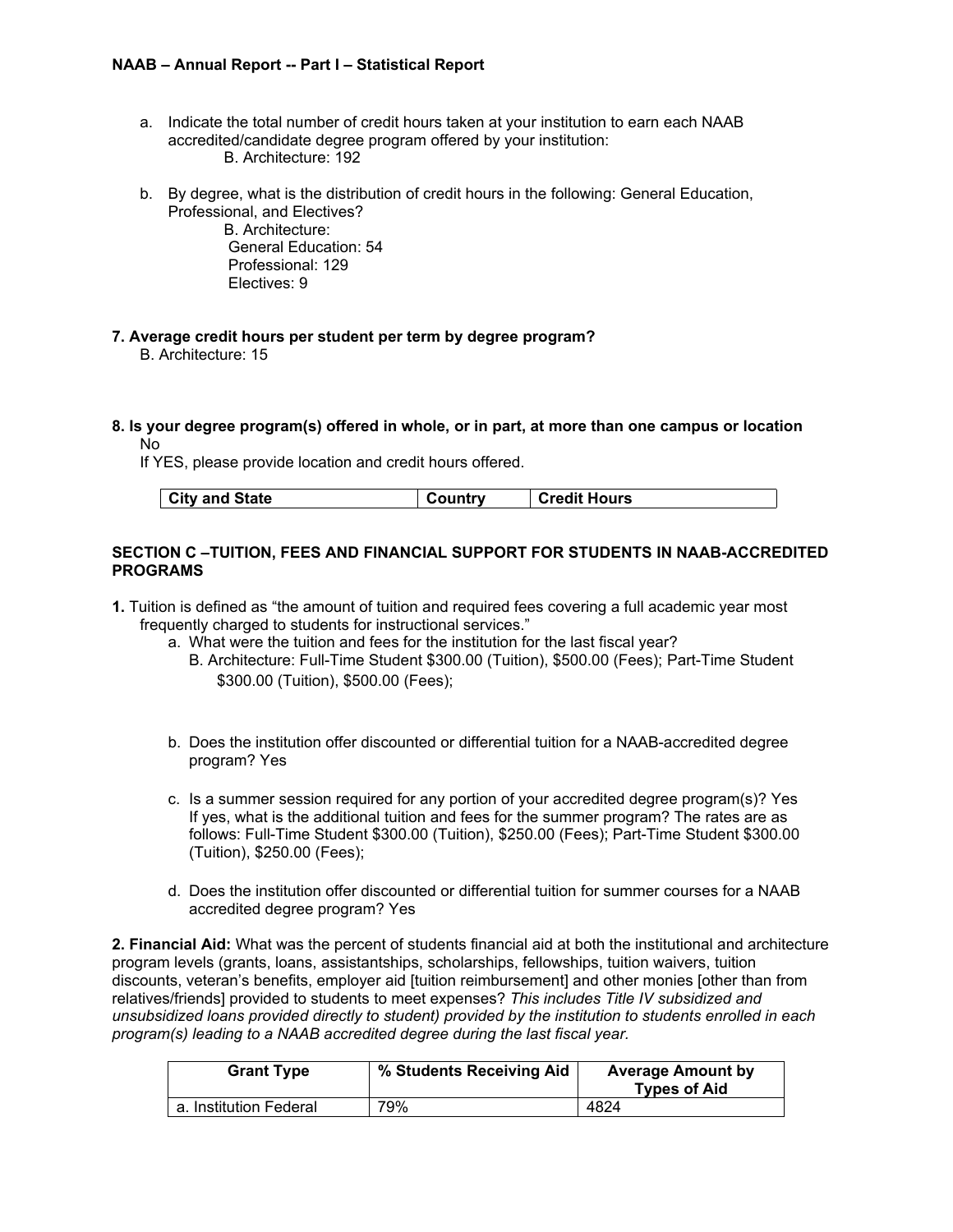| Grants                       |     |      |
|------------------------------|-----|------|
| a. Institution State/Local   | 43% | 251  |
| Grants                       |     |      |
| a. Institution Institutional | 15% | 985  |
| Grants                       |     |      |
| a. Institution Student       | 48% | 4608 |
| Loans                        |     |      |
| b. Architecture Program      | 77% | 4454 |
| <b>Federal Grants</b>        |     |      |
| b. Architecture Program      | 40% | 420  |
| State/Local Grants           |     |      |
| b. Architecture Program      | 16% | 451  |
| <b>Institutional Grants</b>  |     |      |
| b. Architecture Program      | 78% | 6259 |
| <b>Student Loans</b>         |     |      |

**3. Graduate Assistantships** (What was the total number of graduate-level students employed on a parttime basis for the primary purpose of assisting in classroom or laboratory instruction or in the conduct of research during the last fiscal year (Jul 1 – Jun 30) within the NAAB-accredited programs offered by your institution? *Please include: graduate assistant, teaching assistant, teaching associate, teaching fellow or research assistant in your calculation.*

# **SECTION D – STUDENT CHARACTERITICS FOR NAAB-ACCREDITED AND PREPROFESSIONAL DEGREE PROGRAMS**

### **1. Entering Students:**

B. Architecture: 59

| Race                                         | <b>Male</b><br><b>Full</b><br><b>Time</b> | <b>Male</b><br>Part<br>Time | Female<br><b>Full</b><br><b>Time</b> | <b>Female</b><br>Part<br>Time | <b>TOTAL</b><br><b>Full</b><br><b>Time</b> | <b>TOTAL</b><br>Part<br><b>Time</b> | <b>GRAND</b><br><b>TOTAL</b> |
|----------------------------------------------|-------------------------------------------|-----------------------------|--------------------------------------|-------------------------------|--------------------------------------------|-------------------------------------|------------------------------|
| American Indian or Alaska<br><b>Native</b>   | 0                                         | 0                           | $\mathbf 0$                          | 0                             | $\mathbf 0$                                | 0                                   | $\mathbf{0}$                 |
| Asian                                        | 0                                         | 0                           | $\mathbf 0$                          | $\mathbf 0$                   | 0                                          | $\mathbf{0}$                        | $\mathbf 0$                  |
| Native Hawaiian or other<br>Pacific Islander | $\mathbf 0$                               | 0                           | $\mathbf 0$                          | $\Omega$                      | $\mathbf{0}$                               | $\mathbf{0}$                        | $\mathbf 0$                  |
| <b>Black or African American</b>             | $\Omega$                                  | $\Omega$                    | $\Omega$                             | $\Omega$                      | $\Omega$                                   | $\Omega$                            | $\mathbf 0$                  |
| Hispanic/Latino                              | 35                                        |                             | 23                                   | $\Omega$                      | 58                                         | и                                   | 59                           |
| White                                        | $\Omega$                                  | 0                           | $\mathbf 0$                          | $\Omega$                      | $\Omega$                                   | $\Omega$                            | $\mathbf{0}$                 |
| Two or more races                            | 0                                         | 0                           | $\mathbf 0$                          | $\Omega$                      | <sup>0</sup>                               | $\Omega$                            | $\mathbf 0$                  |
| Nonresident alien                            | $\Omega$                                  | 0                           | $\mathbf 0$                          | $\Omega$                      | $\Omega$                                   | $\Omega$                            | $\mathbf 0$                  |
| Race and ethnicity unknown                   | $\Omega$                                  | 0                           | $\Omega$                             | $\Omega$                      | $\Omega$                                   | $\Omega$                            | $\Omega$                     |
| <b>TOTAL</b>                                 | 35                                        |                             | 23                                   | $\Omega$                      | 58                                         |                                     | 59                           |

#### **2. Total undergraduate/graduate architecture enrollment in NAAB accredited program by race/ethnicity.** B. Architecture 326

| Race                                       | Male<br>Full<br>Time | Male<br>Part<br>Time | Female<br><b>Full</b><br>Time | Female<br>Part<br>Time | TOTAL<br><b>Full</b><br>Time | <b>TOTAL</b><br>Part<br>Time | <b>GRAND</b><br><b>TOTAL</b> |
|--------------------------------------------|----------------------|----------------------|-------------------------------|------------------------|------------------------------|------------------------------|------------------------------|
| American Indian or Alaska<br><b>Native</b> |                      | υ                    | U                             |                        |                              |                              | υ                            |
| Asian                                      |                      |                      |                               |                        |                              |                              | υ                            |
| Native Hawaiian or other                   |                      |                      |                               |                        |                              |                              |                              |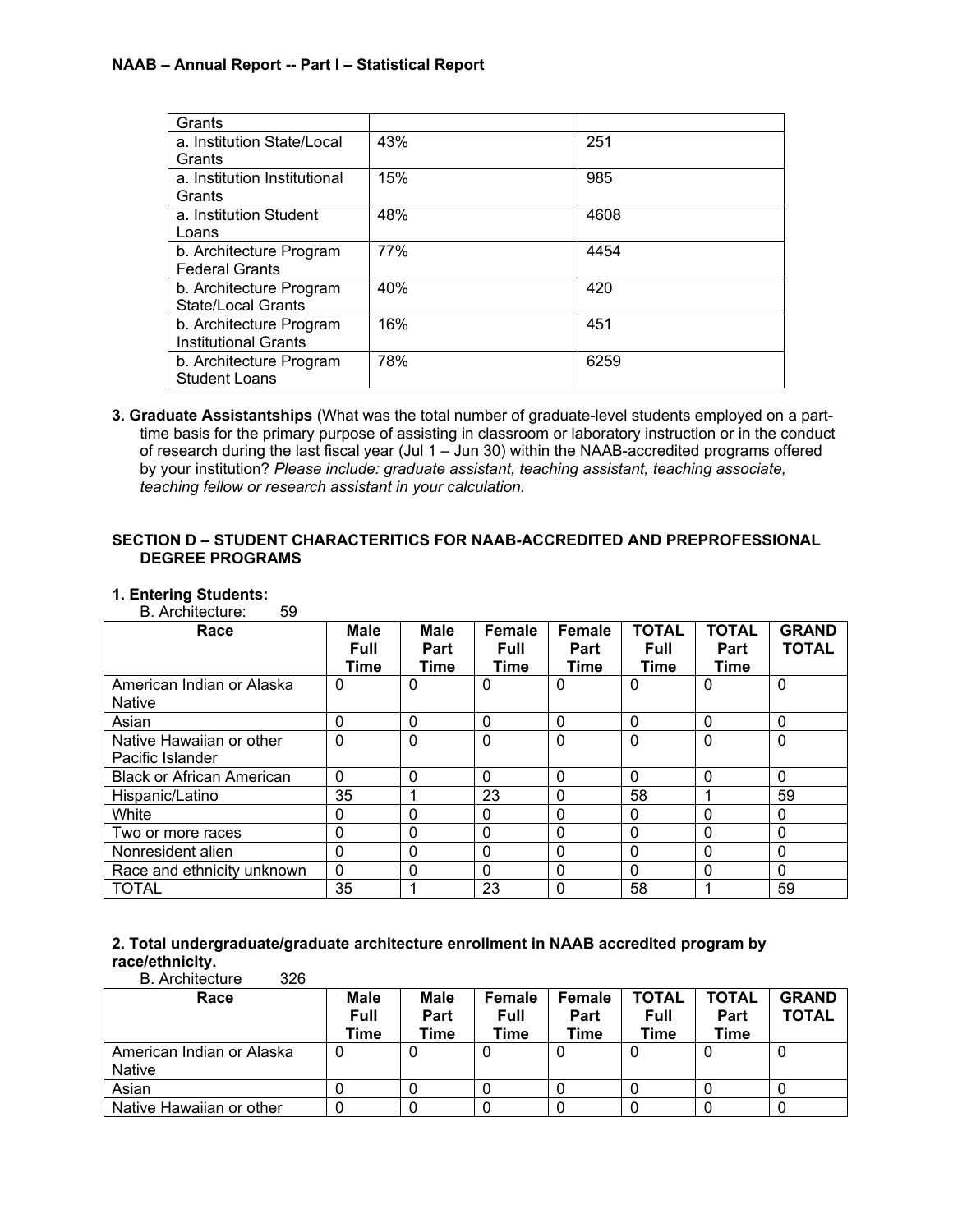| Pacific Islander                 |     |     |     |    |     |
|----------------------------------|-----|-----|-----|----|-----|
| <b>Black or African American</b> |     |     |     |    |     |
| Hispanic/Latino                  | 210 | 100 | 310 | 16 | 326 |
| White                            |     |     |     |    |     |
| Two or more races                |     |     |     |    |     |
| Nonresident alien                |     |     |     |    |     |
| Race and ethnicity unknown       |     |     |     |    |     |
| TOTAL                            | 210 | 100 | 310 | 16 | 326 |

# **SECTION E -- DEGREES AWARDED**

**1. What is the total number of NAAB-accredited degrees that were awarded in the last fiscal year?** B. Architecture:

| Race                                      | <b>Male</b> | Female | <b>TOTAL</b> |
|-------------------------------------------|-------------|--------|--------------|
| American Indian or Alaska Native          |             |        |              |
| Asian                                     |             |        |              |
| Native Hawaiian or other Pacific Islander |             |        |              |
| <b>Black or African American</b>          |             |        |              |
| Hispanic/Latino                           |             |        |              |
| White                                     |             |        |              |
| Two or more races                         |             |        |              |
| Nonresident alien                         |             |        |              |
| Race and ethnicity unknown                |             |        |              |
| TOTAL                                     |             |        |              |

## **2. Time to Completion/Graduation**

- **a. Time to completion equals the total number of semesters/quarters to complete the degree:** B. Architecture 10
- **b. Percentage of students that graduate in "normal time to completion":**

B. Architecture 4%

# **3. Graduation rate for B. Arch programs**

Graduation rate for Institution: 33 Graduation rate for B. Architecture programs: 4

# **SECTION F -- RESOURCES FOR NAAB-ACCREDITED PROGRAMS**

# **1. What is the total number of permanent workstations (studio desks) that can be assigned to students enrolled in design studios?**

Main Campus 398 Other Locations

# **2. Are your students required to have a laptop computer?**

No

# **3. Any portion of the program offered online? (NAAB accredited program only)**

No

If yes, how many credit hours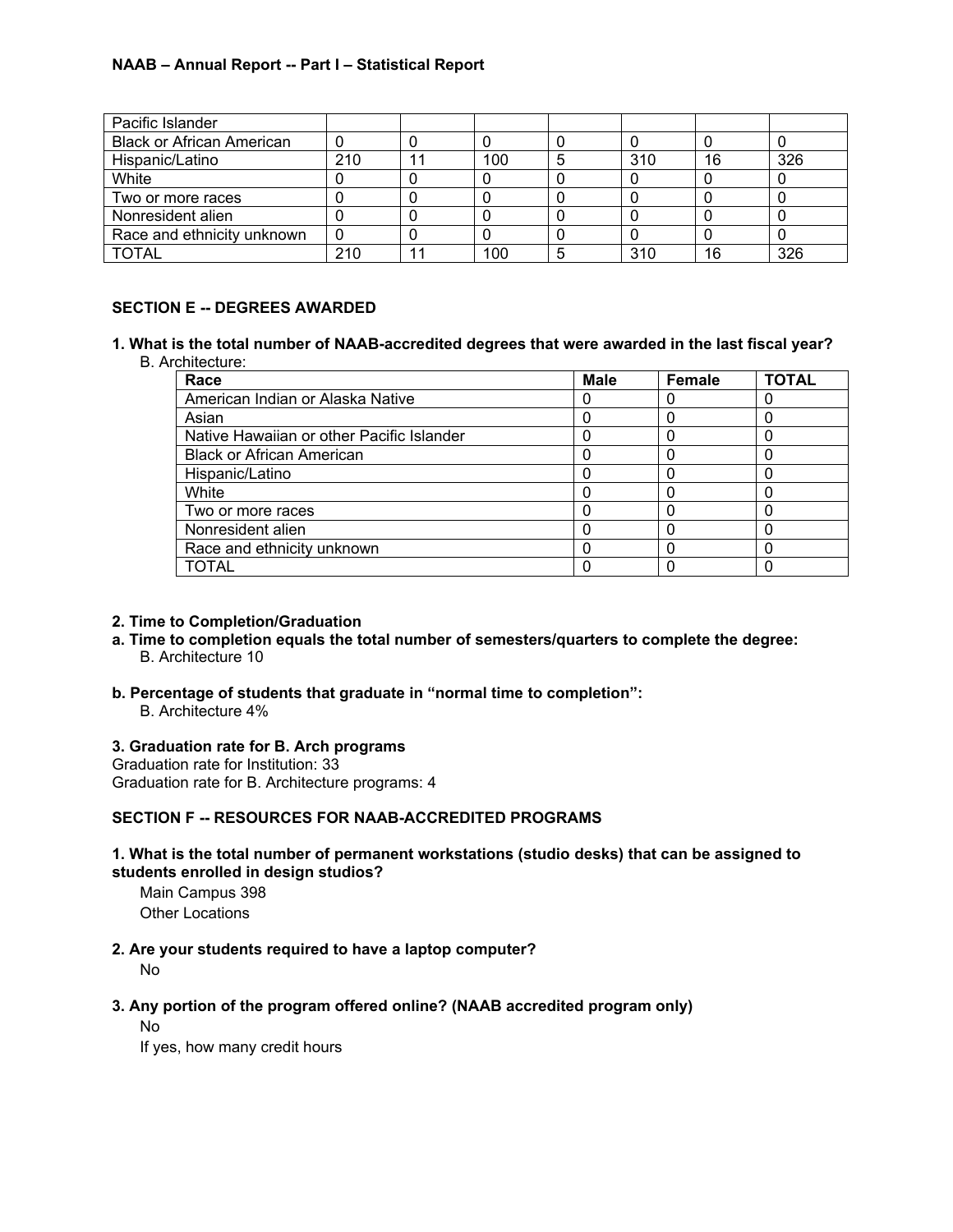**4. Please indicate which of the following learning resources are available to all students enrolled in NAAB-accredited degree programs(s).**

| <b>Resource Type</b>                  | Available? |
|---------------------------------------|------------|
| Shop                                  | Yes        |
| <b>Computer Facilities (Lab)</b>      | Yes        |
| <b>Computer Output Facilities</b>     | Yes        |
| (Plotters, Specialized plotting)      |            |
| <b>Digital Fabrication Facilities</b> | Yes        |
| <b>Wireless Network</b>               | Yes        |
| Image Collection (Slide Library)      | No         |
| Photo Studio/Darkroom                 | No         |
| <b>Lecture Series</b>                 | Yes        |
| Gallery/Exhibits                      | Yes        |
| Other                                 | N٥         |

If other resources are available, please describe:

#### **5. Financial Resources**

**a. Total Revenue from all sources \$**2358475

#### **b. Expenditures**

- i. Instruction **\$**1561480
- ii. Capital **\$**31670
- iii. Overhead **\$**995272
- **c. Per Student Expenditure:** What is the average per student expenditure for students enrolled in a NAAB accredited degree program. *This is the total amount of goods and services, per student, used to produce the educational services provided by the NAAB-accredited program.* **Instruction + Overhead / FTE Enrollment:** 8221

# **SECTION G - HUMAN RESOURCE SUMMARY (Architecture Program)**

# **1. Credit Hours Taught** (needs definition and perhaps example)

- a. Total credit hours taught by full time faculty: 0
- b. Total credit hours taught by part time faculty: 0
- c. Total credit hours taught by adjunct faculty: 429

### **2. Instructional Faculty**

**a. Full-time Instructional Faculty (Professor, Associate Professor, Assistant Professor, Instructor):**

#### Full Time Professor

| Race                                         | <b>Tenured</b><br>Male | <b>Tenured</b><br>Female | Tenure-<br>Track<br>Male | Tenure-<br>Track<br>Female | Non-<br>Tenure-<br><b>Track</b><br>Male | Non-<br>Tenure-<br>Track<br>Female | <b>TOTAL</b><br><b>Male</b> | <b>TOTAL</b><br>Female | <b>GRAND</b><br><b>TOTAL</b> |
|----------------------------------------------|------------------------|--------------------------|--------------------------|----------------------------|-----------------------------------------|------------------------------------|-----------------------------|------------------------|------------------------------|
| American Indian or<br>Alaska Native          | 0                      | $\Omega$                 | $\mathbf 0$              | $\Omega$                   | 0                                       | 0                                  | $\mathbf 0$                 | $\Omega$               | 0                            |
| Asian                                        | ŋ                      | $\Omega$                 | $\Omega$                 |                            | 0                                       | $\Omega$                           | $\Omega$                    | 0                      |                              |
| Native Hawaiian or<br>other Pacific Islander | 0                      | 0                        | $\Omega$                 | $\Omega$                   | 0                                       | $\Omega$                           | $\Omega$                    | $\Omega$               | 0                            |
| <b>Black or African</b><br>American          | 0                      | $\Omega$                 | $\Omega$                 | $\Omega$                   | $\Omega$                                | $\Omega$                           | $\Omega$                    | $\Omega$               | $\Omega$                     |
| Hispanic/Latino                              | 0                      | 0                        | $\mathbf 0$              |                            | 0                                       | 0                                  | $\mathbf 0$                 | 0                      |                              |
| White                                        | 0                      | 0                        | 0                        |                            | 0                                       | 0                                  |                             | 0                      |                              |
| Two or more races                            | 0                      | 0                        | $\mathbf 0$              | 0                          | 0                                       | 0                                  | $\mathbf 0$                 | 0                      | 0                            |
| Nonresident alien                            | $\Omega$               | 0                        | 0                        |                            | 0                                       | 0                                  | $\Omega$                    | $\Omega$               |                              |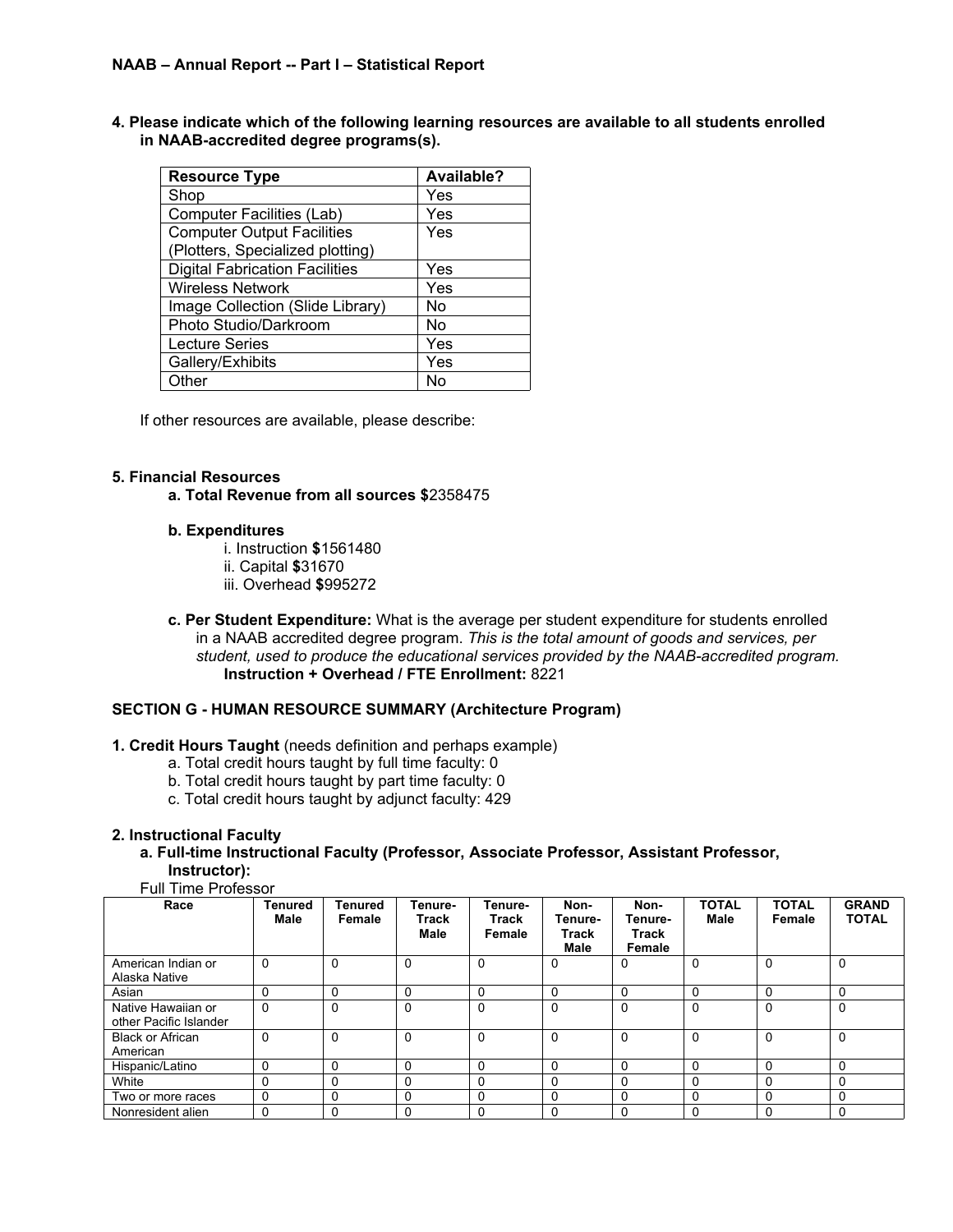| Race and ethnicity<br>unknown |  |  |  |  |  |
|-------------------------------|--|--|--|--|--|
|                               |  |  |  |  |  |

#### Full Time Associate Professor

| Race                                         | <b>Tenured</b><br>Male | Tenured<br>Female | Tenure-<br>Track<br>Male | Tenure-<br>Track<br>Female | Non-<br>Tenure-<br>Track<br><b>Male</b> | Non-<br>Tenure-<br>Track<br>Female | <b>TOTAL</b><br><b>Male</b> | <b>TOTAL</b><br>Female | <b>GRAND</b><br><b>TOTAL</b> |
|----------------------------------------------|------------------------|-------------------|--------------------------|----------------------------|-----------------------------------------|------------------------------------|-----------------------------|------------------------|------------------------------|
| American Indian or                           | 0                      | $\Omega$          | $\mathbf 0$              | $\Omega$                   | 0                                       | 0                                  | $\Omega$                    | 0                      | $\Omega$                     |
| Alaska Native                                |                        |                   |                          |                            |                                         |                                    |                             |                        |                              |
| Asian                                        | 0                      | 0                 | 0                        | $\Omega$                   | 0                                       | 0                                  | $\Omega$                    | 0                      | 0                            |
| Native Hawaiian or<br>other Pacific Islander | 0                      | $\mathbf 0$       | $\Omega$                 | $\Omega$                   | 0                                       | $\Omega$                           | $\Omega$                    | $\Omega$               | 0                            |
| <b>Black or African</b><br>American          | 0                      | 0                 | $\mathbf 0$              | $\Omega$                   | 0                                       | $\Omega$                           | $\Omega$                    | 0                      | 0                            |
| Hispanic/Latino                              | 0                      | 0                 | $\mathbf 0$              | $\Omega$                   | 0                                       | $\Omega$                           | $\Omega$                    | 0                      | $\Omega$                     |
| White                                        | 0                      | 0                 | $\mathbf 0$              | $\Omega$                   | 0                                       | $\Omega$                           | $\Omega$                    | 0                      | 0                            |
| Two or more races                            | 0                      | $\mathbf 0$       | 0                        | $\Omega$                   | 0                                       | $\Omega$                           | $\Omega$                    | 0                      | 0                            |
| Nonresident alien                            | 0                      | $\mathbf 0$       | 0                        | 0                          | 0                                       | $\Omega$                           | $\Omega$                    | 0                      | 0                            |
| Race and ethnicity<br>unknown                | $\Omega$               | $\Omega$          | $\mathbf{0}$             | $\Omega$                   | $\Omega$                                | $\Omega$                           | $\Omega$                    | $\Omega$               | $\Omega$                     |
| <b>TOTAL</b>                                 | 0                      | 0                 | $\Omega$                 | $\Omega$                   | 0                                       | $\Omega$                           | $\Omega$                    | 0                      | $\Omega$                     |

### Full Time Assistant Professor

| Race                                         | Tenured<br>Male | Tenured<br>Female | Tenure-<br>Track<br>Male | Tenure-<br>Track<br>Female | Non-<br>Tenure-<br>Track<br>Male | Non-<br>Tenure-<br>Track<br>Female | <b>TOTAL</b><br><b>Male</b> | <b>TOTAL</b><br>Female | <b>GRAND</b><br><b>TOTAL</b> |
|----------------------------------------------|-----------------|-------------------|--------------------------|----------------------------|----------------------------------|------------------------------------|-----------------------------|------------------------|------------------------------|
| American Indian or<br>Alaska Native          | $\Omega$        | $\Omega$          | $\mathbf 0$              | $\Omega$                   | 0                                | $\Omega$                           | $\Omega$                    | 0                      | $\Omega$                     |
| Asian                                        | 0               | 0                 | 0                        | 0                          | 0                                | 0                                  | 0                           | 0                      | $\Omega$                     |
| Native Hawaiian or<br>other Pacific Islander | $\Omega$        | $\Omega$          | $\Omega$                 | $\Omega$                   | $\mathbf 0$                      | $\Omega$                           | $\Omega$                    | 0                      | $\Omega$                     |
| <b>Black or African</b><br>American          | 0               | $\Omega$          | $\Omega$                 | $\Omega$                   | $\mathbf 0$                      | $\Omega$                           | $\Omega$                    | $\mathbf 0$            | $\Omega$                     |
| Hispanic/Latino                              | 0               | $\Omega$          | 0                        | $\Omega$                   | 0                                | $\Omega$                           | $\Omega$                    | 0                      | $\Omega$                     |
| White                                        | 0               | $\Omega$          | $\mathbf 0$              | $\Omega$                   | 0                                | $\Omega$                           | 0                           | $\Omega$               | 0                            |
| Two or more races                            | 0               | $\Omega$          | 0                        | $\Omega$                   | $\Omega$                         | $\Omega$                           | $\Omega$                    | 0                      | $\Omega$                     |
| Nonresident alien                            | 0               | $\Omega$          | $\mathbf 0$              | 0                          | 0                                | $\Omega$                           | 0                           | 0                      | $\Omega$                     |
| Race and ethnicity<br>unknown                | 0               | $\Omega$          | $\Omega$                 | $\Omega$                   | $\Omega$                         | $\Omega$                           | $\Omega$                    | $\Omega$               | $\Omega$                     |
| <b>TOTAL</b>                                 | 0               | $\Omega$          | 0                        | $\Omega$                   | $\Omega$                         | $\Omega$                           | 0                           | $\Omega$               | $\Omega$                     |

# **b. Part-Time Instructional Faculty (Professor, Associate Professor, Assistant Professor, Instructor).**

Part Time Professor

| Race                                         | <b>Tenured</b><br>Male | <b>Tenured</b><br>Female | Tenure-<br>Track<br>Male | Tenure-<br>Track<br>Female | Non-<br>Tenure-<br><b>Track</b><br><b>Male</b> | Non-<br>Tenure-<br>Track<br>Female | <b>TOTAL</b><br>Male | <b>TOTAL</b><br>Female | <b>GRAND</b><br><b>TOTAL</b> |
|----------------------------------------------|------------------------|--------------------------|--------------------------|----------------------------|------------------------------------------------|------------------------------------|----------------------|------------------------|------------------------------|
| American Indian or<br>Alaska Native          | 0                      | 0                        | $\Omega$                 |                            | 0                                              | 0                                  | 0                    | 0                      | 0                            |
| Asian                                        | $\Omega$               | 0                        | $\mathbf 0$              | 0                          | 0                                              | $\Omega$                           | $\Omega$             | 0                      | $\Omega$                     |
| Native Hawaiian or<br>other Pacific Islander | $\Omega$               | $\Omega$                 | $\Omega$                 | 0                          | $\mathbf 0$                                    | $\Omega$                           | $\Omega$             | 0                      | $\Omega$                     |
| <b>Black or African</b><br>American          | $\Omega$               | $\Omega$                 | $\Omega$                 | 0                          | 0                                              | $\Omega$                           | $\Omega$             | 0                      | $\Omega$                     |
| Hispanic/Latino                              | 0                      | $\Omega$                 | $\mathbf 0$              |                            | 0                                              | $\Omega$                           | $\Omega$             | 0                      | $\Omega$                     |
| White                                        | $\Omega$               | 0                        | $\mathbf 0$              |                            | 0                                              | $\Omega$                           | $\Omega$             | 0                      | $\Omega$                     |
| Two or more races                            | $\Omega$               | 0                        | $\Omega$                 |                            | $\Omega$                                       | $\Omega$                           | $\Omega$             | $\Omega$               |                              |
| Nonresident alien                            | $\Omega$               | $\Omega$                 | $\mathbf 0$              | 0                          | 0                                              | $\Omega$                           | $\mathbf{0}$         | $\Omega$               | $\Omega$                     |
| Race and ethnicity                           | $\Omega$               | $\Omega$                 | $\Omega$                 |                            | 0                                              | $\Omega$                           | $\Omega$             | $\Omega$               | $\Omega$                     |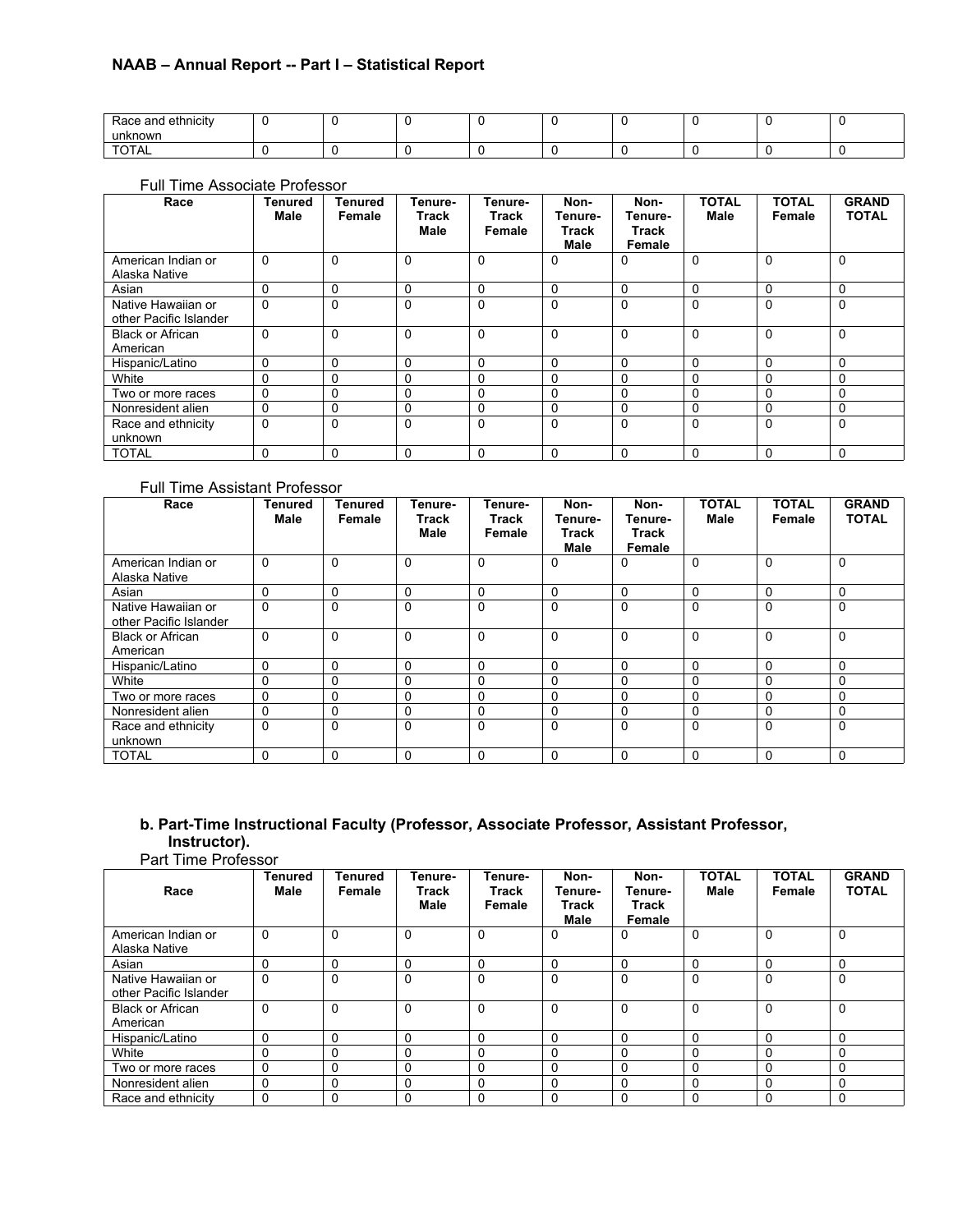| unknown |  |  |  |  |  |
|---------|--|--|--|--|--|
|         |  |  |  |  |  |

# Part Time Associate Professor

| Race                                         | <b>Tenured</b><br>Male | Tenured<br>Female | Tenure-<br>Track<br>Male | Tenure-<br>Track<br>Female | Non-<br>Tenure-<br>Track<br><b>Male</b> | Non-<br>Tenure-<br>Track<br>Female | <b>TOTAL</b><br><b>Male</b> | <b>TOTAL</b><br>Female | <b>GRAND</b><br><b>TOTAL</b> |
|----------------------------------------------|------------------------|-------------------|--------------------------|----------------------------|-----------------------------------------|------------------------------------|-----------------------------|------------------------|------------------------------|
| American Indian or<br>Alaska Native          | 0                      | $\Omega$          | $\mathbf 0$              | 0                          | 0                                       | 0                                  | $\Omega$                    | 0                      | $\Omega$                     |
| Asian                                        | 0                      | 0                 | $\mathbf 0$              | 0                          | 0                                       | $\Omega$                           | $\Omega$                    | 0                      | $\Omega$                     |
| Native Hawaiian or<br>other Pacific Islander | 0                      | $\Omega$          | $\Omega$                 | $\Omega$                   | 0                                       | $\Omega$                           | $\Omega$                    | $\Omega$               | $\Omega$                     |
| <b>Black or African</b><br>American          | 0                      | $\Omega$          | $\Omega$                 | $\Omega$                   | 0                                       | $\Omega$                           | $\Omega$                    | 0                      | $\Omega$                     |
| Hispanic/Latino                              | 0                      | $\Omega$          | 0                        | $\Omega$                   | 0                                       | $\Omega$                           | 0                           | $\Omega$               | $\Omega$                     |
| White                                        | 0                      | $\Omega$          | $\mathbf 0$              | $\Omega$                   | 0                                       | $\Omega$                           | $\Omega$                    | 0                      | 0                            |
| Two or more races                            | 0                      | 0                 | 0                        | $\Omega$                   | 0                                       | 0                                  | $\Omega$                    | 0                      | 0                            |
| Nonresident alien                            | 0                      | 0                 | $\Omega$                 | $\Omega$                   | 0                                       | 0                                  | $\Omega$                    | 0                      | 0                            |
| Race and ethnicity<br>unknown                | 0                      | $\Omega$          | $\Omega$                 | $\Omega$                   | 0                                       | $\Omega$                           | $\Omega$                    | $\Omega$               | 0                            |
| <b>TOTAL</b>                                 | 0                      | 0                 | $\Omega$                 | $\Omega$                   | 0                                       | $\Omega$                           | $\Omega$                    | 0                      | $\Omega$                     |

# Part Time Assistant Professor

| Race                                         | <b>Tenured</b><br>Male | Tenured<br>Female | Tenure-<br>Track<br>Male | Tenure-<br>Track<br>Female | Non-<br>Tenure-<br>Track<br>Male | Non-<br>Tenure-<br>Track<br>Female | <b>TOTAL</b><br><b>Male</b> | <b>TOTAL</b><br>Female | <b>GRAND</b><br><b>TOTAL</b> |
|----------------------------------------------|------------------------|-------------------|--------------------------|----------------------------|----------------------------------|------------------------------------|-----------------------------|------------------------|------------------------------|
| American Indian or<br>Alaska Native          | 0                      | $\mathbf 0$       | $\Omega$                 | $\Omega$                   | $\Omega$                         | $\Omega$                           | 0                           | $\Omega$               | $\Omega$                     |
| Asian                                        | 0                      | $\mathbf 0$       | $\Omega$                 | $\Omega$                   | 0                                | $\Omega$                           | 0                           | 0                      | $\Omega$                     |
| Native Hawaiian or<br>other Pacific Islander | $\Omega$               | $\Omega$          | $\mathbf 0$              | $\Omega$                   | 0                                | $\Omega$                           | $\Omega$                    | 0                      | $\Omega$                     |
| <b>Black or African</b><br>American          | $\Omega$               | $\Omega$          | $\mathbf 0$              | $\Omega$                   | $\mathbf 0$                      | $\Omega$                           | $\Omega$                    | $\mathbf 0$            | $\Omega$                     |
| Hispanic/Latino                              | 0                      | 0                 | 0                        | 0                          | 0                                | 0                                  | 0                           | 0                      | $\Omega$                     |
| White                                        | 0                      | $\mathbf 0$       | $\mathbf 0$              | $\Omega$                   | 0                                | $\Omega$                           | $\Omega$                    | 0                      | $\Omega$                     |
| Two or more races                            | 0                      | $\mathbf 0$       | 0                        | $\Omega$                   | 0                                | $\Omega$                           | $\Omega$                    | 0                      | $\Omega$                     |
| Nonresident alien                            | 0                      | $\mathbf 0$       | $\mathbf 0$              | $\Omega$                   | 0                                | $\Omega$                           | 0                           | $\mathbf 0$            | 0                            |
| Race and ethnicity<br>unknown                | 0                      | $\Omega$          | $\Omega$                 | $\Omega$                   | $\Omega$                         | $\Omega$                           | 0                           | $\Omega$               | $\Omega$                     |
| <b>TOTAL</b>                                 | 0                      | $\Omega$          | $\Omega$                 | $\Omega$                   | $\Omega$                         | $\Omega$                           | $\Omega$                    | $\Omega$               | $\Omega$                     |

# **c. Adjunct Faculty Professor, Associate Professor, Assistant Professor, Instructor):**

| Race                                      | Professor<br>Male | rofessor<br>Female<br>≏ | Associate<br>Professor<br>Male | ssociate<br>Professor<br>Female<br>đ | Assistant<br>Professor<br>Male | Assistant<br>Professor<br>Female | Instructor<br>Male | Instructor<br>Female | TOTAL<br>Male | Female<br>TOTAL | <b>GRAND</b><br>TOTAL |
|-------------------------------------------|-------------------|-------------------------|--------------------------------|--------------------------------------|--------------------------------|----------------------------------|--------------------|----------------------|---------------|-----------------|-----------------------|
| American Indian or Alaska Native          |                   |                         |                                |                                      |                                |                                  |                    |                      | $\mathbf{0}$  | $\Omega$        | 0                     |
| Asian                                     |                   |                         |                                |                                      |                                |                                  |                    |                      | 0             | $\Omega$        | 0                     |
| Native Hawaiian or other Pacific Islander |                   |                         |                                |                                      |                                |                                  |                    |                      | $\Omega$      | O               | 0                     |
| <b>Black or African American</b>          |                   |                         |                                |                                      |                                |                                  |                    |                      | 0             | $\Omega$        | 0                     |
| Hispanic/Latino                           |                   |                         |                                |                                      |                                |                                  |                    |                      | 35            | 13              | 48                    |
| White                                     |                   |                         |                                |                                      |                                |                                  |                    |                      |               | $\Omega$        |                       |
| Two or more races                         |                   |                         |                                |                                      |                                |                                  |                    |                      | 0             | $\Omega$        | 0                     |
| Nonresident alien                         |                   |                         |                                |                                      |                                |                                  |                    |                      | 0             | $\Omega$        | 0                     |
| Race and ethnicity unknown                |                   |                         |                                |                                      |                                |                                  |                    |                      | 0             | O               | 0                     |
| <b>TOTAL</b>                              |                   |                         |                                |                                      |                                |                                  |                    |                      | 36            | 13              | 49                    |

# **3. Faculty Credentials:**